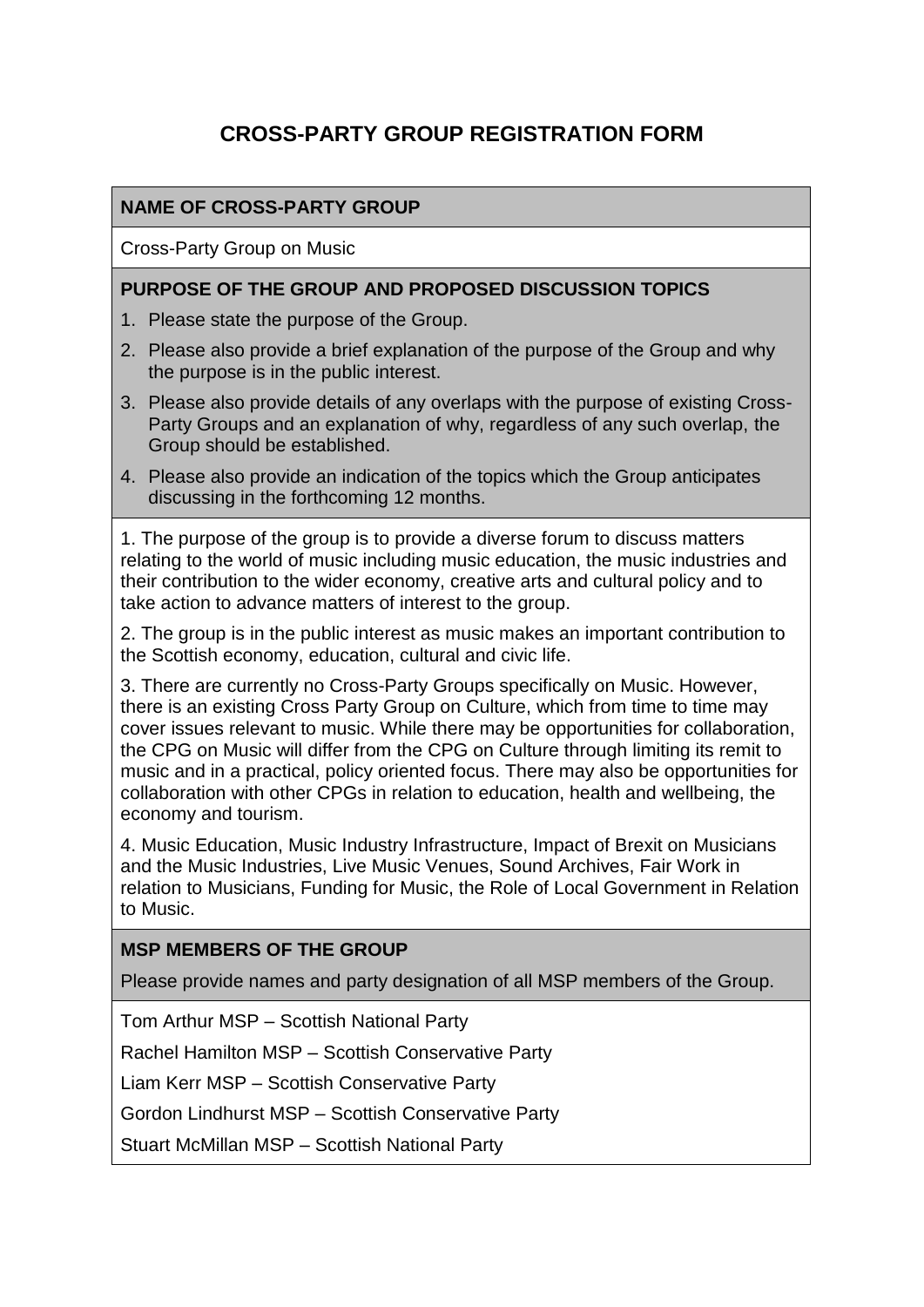Pauline McNeil MSP – Scottish Labour Party

Andy Wightman MSP – Scottish Green Party

#### **NON-MSP MEMBERS OF THE GROUP**

For organisational members please provide only the name of the organisation, it is not necessary to provide the name(s) of individuals who may represent the organisation at meetings of the Group.

| Individuals                 | <b>Amy Geddes</b><br><b>Rab Noakes</b>         |  |
|-----------------------------|------------------------------------------------|--|
|                             | Rachel Mackie (Office of Tom Arthur MSP)       |  |
| Organisations               | Associated Board of the Royal Schools of Music |  |
|                             | <b>BBC Scotland</b>                            |  |
|                             | Born to be Wide                                |  |
|                             | <b>Culture Counts</b>                          |  |
|                             | <b>Creative Scotland</b>                       |  |
|                             | <b>Educational Institute of Scotland</b>       |  |
|                             | <b>EMuBands</b>                                |  |
|                             | <b>Heads of Instrumental Teaching Scotland</b> |  |
|                             | Live Music Now                                 |  |
|                             | <b>Music Education Partnership Group</b>       |  |
|                             | <b>Music Venues Trust</b>                      |  |
|                             | <b>Musicians' Union</b>                        |  |
|                             | <b>NYOS</b>                                    |  |
|                             | <b>NYCOS</b>                                   |  |
|                             | Royal Conservatoire of Scotland                |  |
|                             | <b>Scottish Music Industry Association</b>     |  |
|                             | St Mary's Music School                         |  |
|                             | <b>Traditional Music Forum</b>                 |  |
| <b>GROUP OFFICE BEARERS</b> |                                                |  |

Please provide names for all office bearers. The minimum requirement is that two of the office bearers are MSPs and one of these is Convener – beyond this it is a matter for the Group to decide upon the office bearers it wishes to have. It is permissible to have more than one individual elected to each office, for example, co-conveners or multiple deputy conveners.

| Convener               | Tom Arthur MSP       |
|------------------------|----------------------|
| <b>Deputy Convener</b> | Gordon Lindhurst MSP |